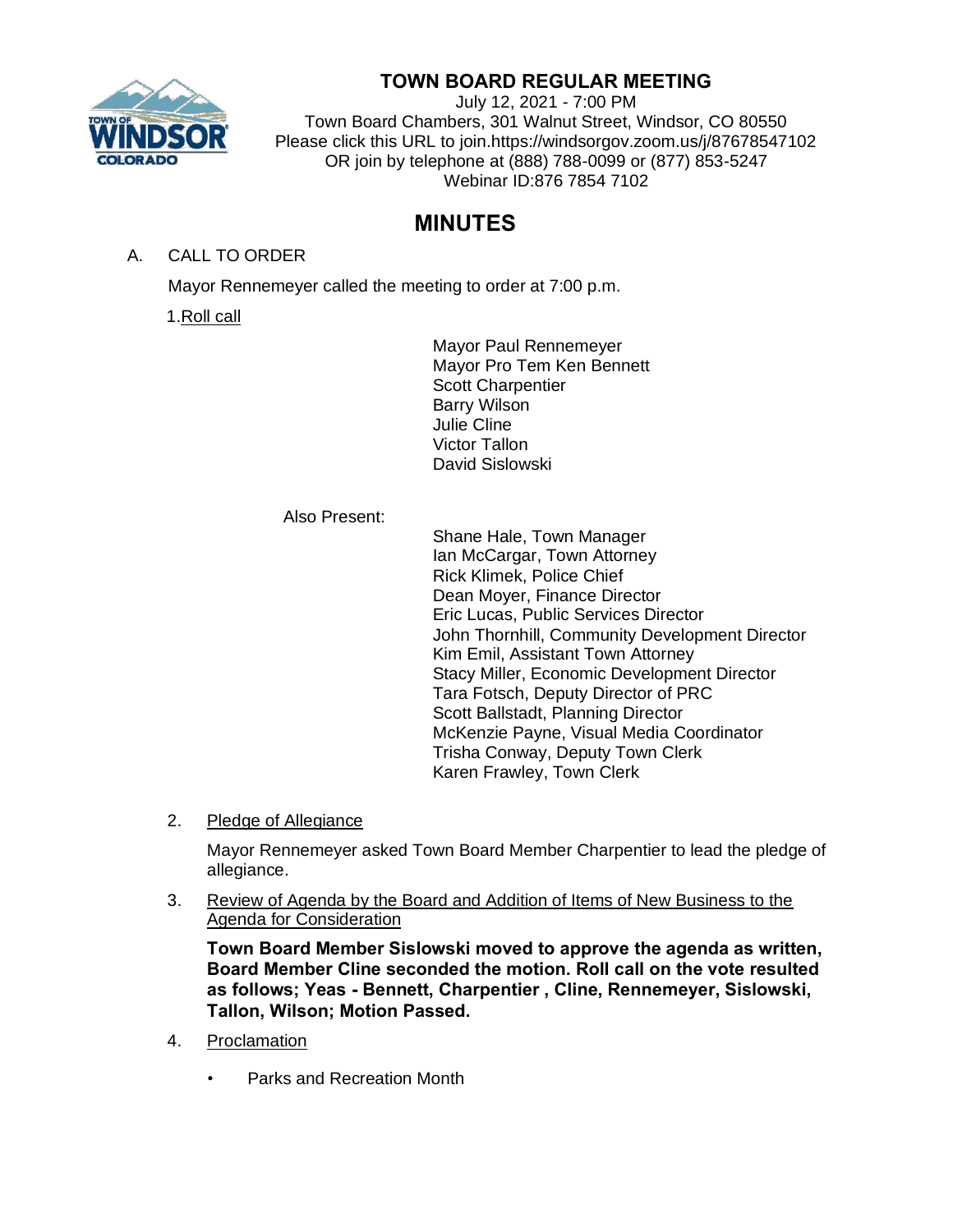Mayor Rennemeyer read the proclamation aloud.

#### 5. Board Liaison Reports

• Town Board Member Charpentier - Chamber of Commerce, Clearview Library Board

Town Board Member Charpentier reported that the Chamber of Commerce is averaging around two events a week for new businesses.

Town Board Member Charpentier reported that there is no update on the Library Board as they have not met since the last update that was provided.

• Town Board Member Wilson - Planning Commission, Larimer County Behavioral Health Policy Council

Town Board Member Wilson reported that there is no update for the Planning Commission as the last meeting was cancelled due to a lack of agenda items.

Town Board Member Wilson reported that the Behavioral Health Policy Council heard from 2 Impact Grant recipients:

• Jessica Shannon and Kristen Cochran-Ward from the Health District of Northern Larimer County presented a virtual site visit by presenting an overview of her agency's work and how grant money was utilized to make a difference in our community.

Mission: The mission of the Health District of Northern Larimer County is to enhance the health of our community by providing timely access to basic health services for all Larimer County residents. Website: https://www.healthdistrict.org/

• Tim McLemore from Elderhaus Adult Day Program presented a virtual site visit by presenting an overview of his agency's workand how grant money was utilized to make a difference in our community.

Mission: Elderhaus is a compassionate place for weekday care away from home, with full-day or half-day options. While our name says "elder," our participants are all adults age 18 and older in need of some assistance. Our "haus" is a large one-level hospitality venue in a picturesque setting, with dining, meeting, crafts and exercise facilities. We have provided a productive experience—through activities and community engagement for participants from Northern Colorado since 1980. Website: http://elderhaus.org/

2021 Impact Grants: \$2.5 million will be awarded. Over 50 people attended Grant Workshop Open Houses (a recording is available). The Larimer County Behavior Policy Council is currently accepting applications through Friday, July 30, 2021. Organizations that are interested can visit the Impact Fund Grant Program Applicant Resource Page: https://www.larimer.org/behavioralhealth/applicant-resource-page

#### Resources:

• The BHPC Website for roster, bylaws, meetings, agendas, and minutes: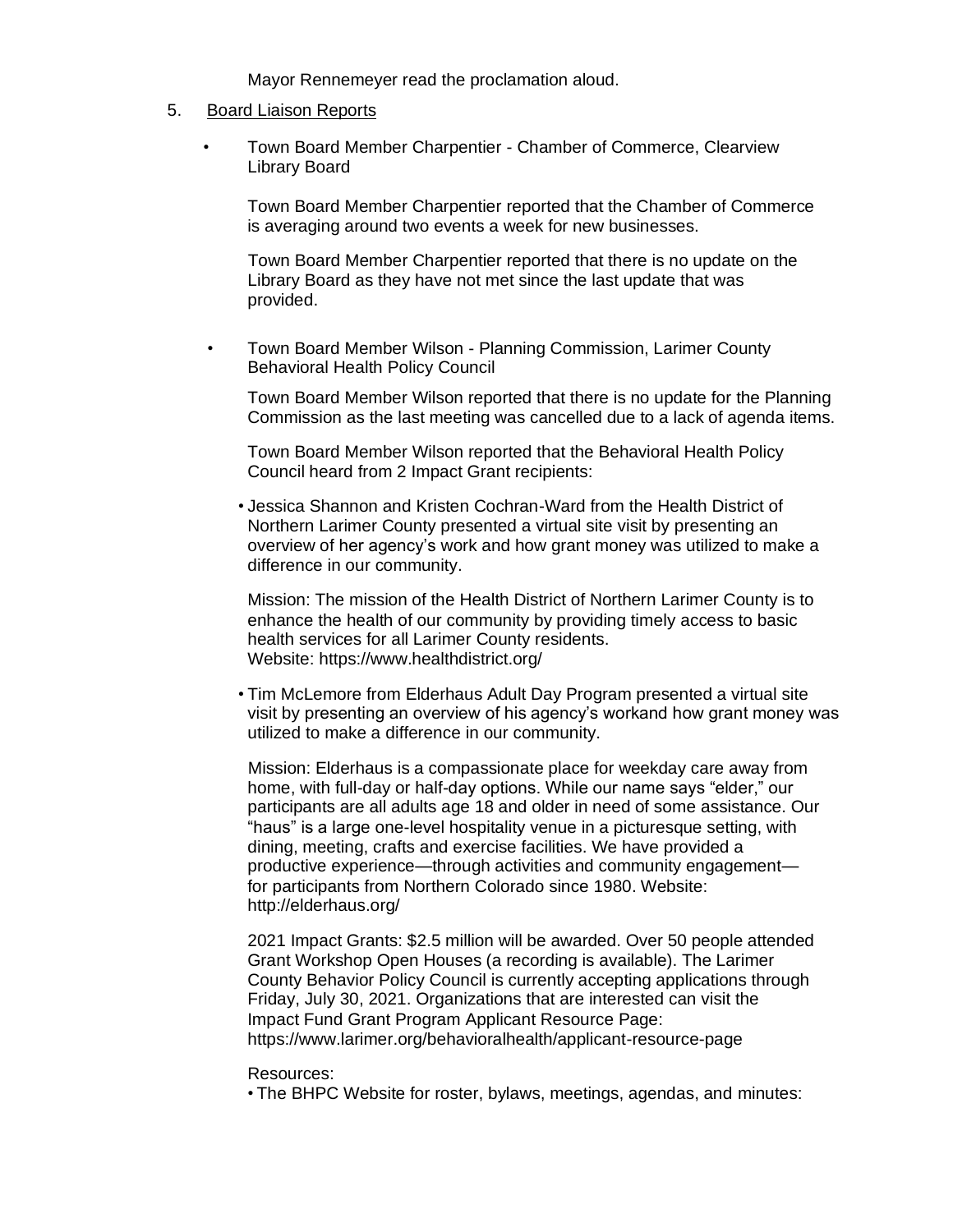https://www.larimer.org/boards/behavioral-health-policy-council

• Larimer County Behavioral Health Dashboard: https://www.larimer.org/behavioralhealth/data

• New Larimer County Behavioral Health Facility (planned opening early 2023): https://www.larimer.org/behavioralhealth/facility

• The BHPC Grants Summary Dashboard: https://www.larimer.org/behavioralhealth/impactfund-portfolio-review

• The Larimer County Behavior Health Services (BHS) Annual Report: <https://www.larimer.org/behavioralhealth/impactfund-portfolio-review>

• Mayor Pro Tem Bennett – Water and Sewer Board, 34, and I-25 Coalition's

Mayor Pro Tem Bennett reported that the Water and Sewer Board meeting for next week has been cancelled as there is no immediate pressing issues.

Mayor Pro Tem Bennett reported that the 34 Coalition will meet again in October.

Mayor Pro Tem Bennett reported that the I25 Coalition met last week and there are no significant update at this time.

• Town Board Member Cline – Tree Board, Poudre River Trail Corridor Authority, Historic Preservation Commission

Town Board Member Cline reported that the Historic Preservation Commission will meet Wednesday so no update yet.

Town Board Member Cline reported that the Tree Board's meeting is scheduled for next week.

Town Board Member Cline reported that the Poudre River Trail Corridor Authority will host the Party on the Poudre tentatively scheduled for September 16th from 5:00 to 7:30 p.m. The Board is also working on their presentation that they will be presenting to the Town Board in August.

• Town Board Member Tallon - Parks, Recreation and Culture Advisory Board, Great Western Trail Authority

Town Board Member Tallon reported that he was unable to attend the Parks, Recreation and Culture Advisory Board meeting.

Town Board Member Tallon reported that he was unable to attend the Great Western Trail Authority meeting.

• Town Board Member Sislowski - Windsor Housing Authority, Windsor Severance Fire District

Town Board Member Sislowski reported that the Windsor Housing Authority will meet next week.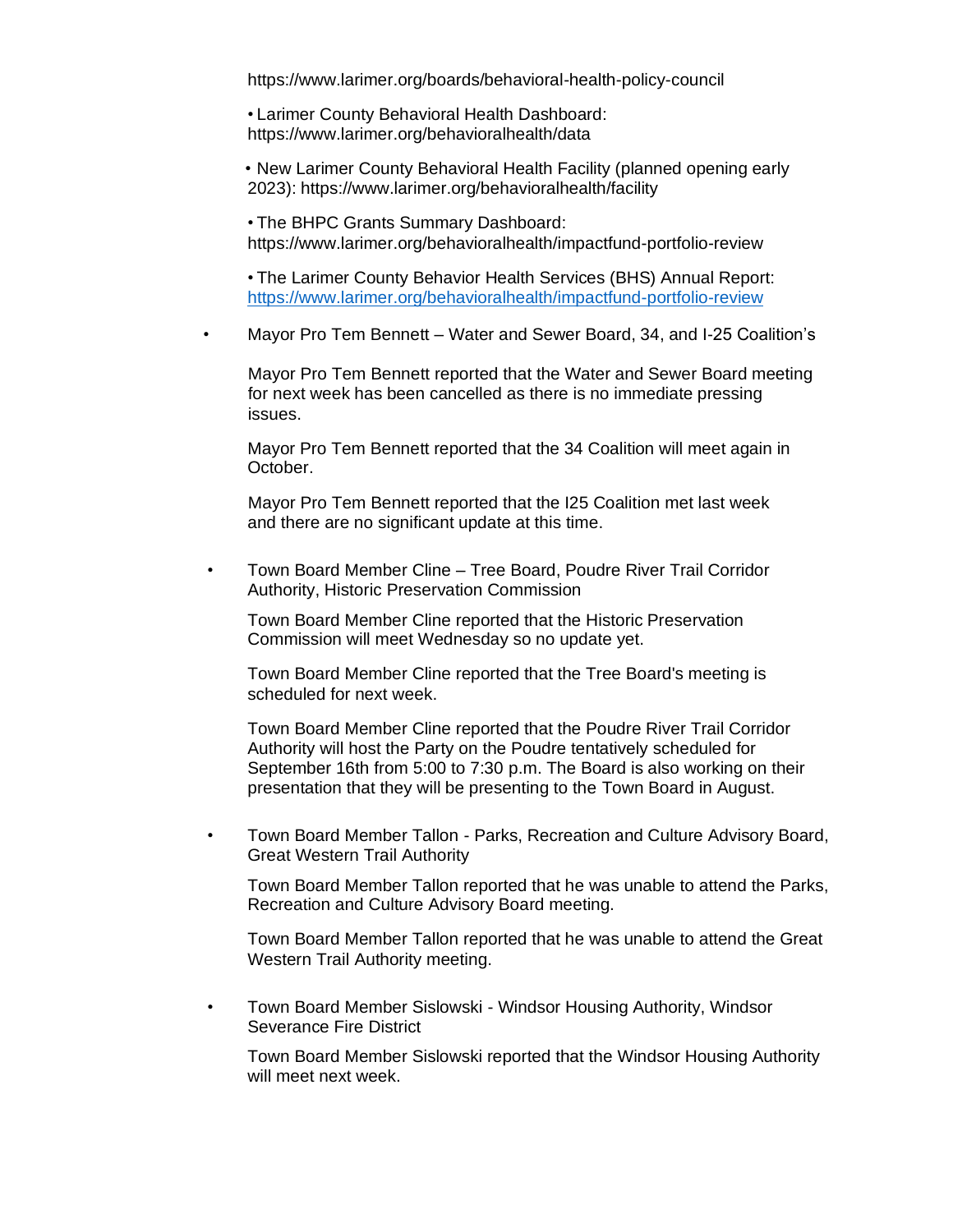Town Board Member Sislowski reported that he was unable to attend the last Windsor Severance Fire District meeting. The Fire District did move forward with purchasing a new fire engine.

• Mayor Rennemeyer - Downtown Development Authority, North Front Range MPO

Mayor Rennemeyer reported that there will be a joint special meeting with the Town Board and Downtown Development Authority on Thursday evening.

Mayor Rennemeyer reported that the North Front Range MPO approved Windsor to receive \$1.2 million to extend County Road 13 North of 392.

6. Public Invited to be Heard

Mayor Rennemeyer opened the meeting up for public comment, to which there was none.

#### B. CONSENT CALENDAR

- 1. Minutes of the June 28, 2021 Town Board Regular Meeting K. Frawley, Town Clerk
- 2. Report of Bills June 2021 D. Moyer, Finance Director
- 3. Resolution No. 2021-39 A Resolution Initiating Annexation Proceedings Ascent Charter School Annexation - Ascent Charter School, Petitioner - S. Ballstadt, Director or Planning / I. McCargar, Town Attorney Ascent Charter School has filed a Petition to Annex approximately 14 acres of property adjacent to and east of Larimer County Road 5 (LCR 5) and approximately 1/4 mile north of LCR 32E to the Town.

In accordance with the requirements of the Windsor Municipal Code, this resolution makes certain findings of fact determining substantial compliance with the Colorado Municipal Act of 1965. The Town Board accepts the Petition and initiates the annexation proceedings. Public hearing dates will be set by the Town Board by a separate resolution following Town staff's review of the annexation land use application and a neighborhood meeting.

4. Resolution No. 2021 - 40 A Resolution Adopting and Reaffirming the Larimer County 2021Multijurisdictional Hazard Mitigation Plan - R. Klimek, Police Chief The Multi-Hazard Mitigation Plan is a requirement of the Federal Disaster Mitigation Act. The development of a local plan is required in order to maintain eligibility for certain federal disaster assistance and hazard mitigation funding programs. The letter of intent describes the process in detail and there is no hard dollar cost associated with the project only a time commitment to participate in the planning and development of the plan.

**Town Board Member Sislowski moved to approve the consent calendar as presented, Town Board Member Tallon seconded the motion. Roll call on the vote resulted as follows; Yeas - Bennett, Charpentier , Cline, Rennemeyer, Sislowski, Tallon, Wilson; Motion Passed.**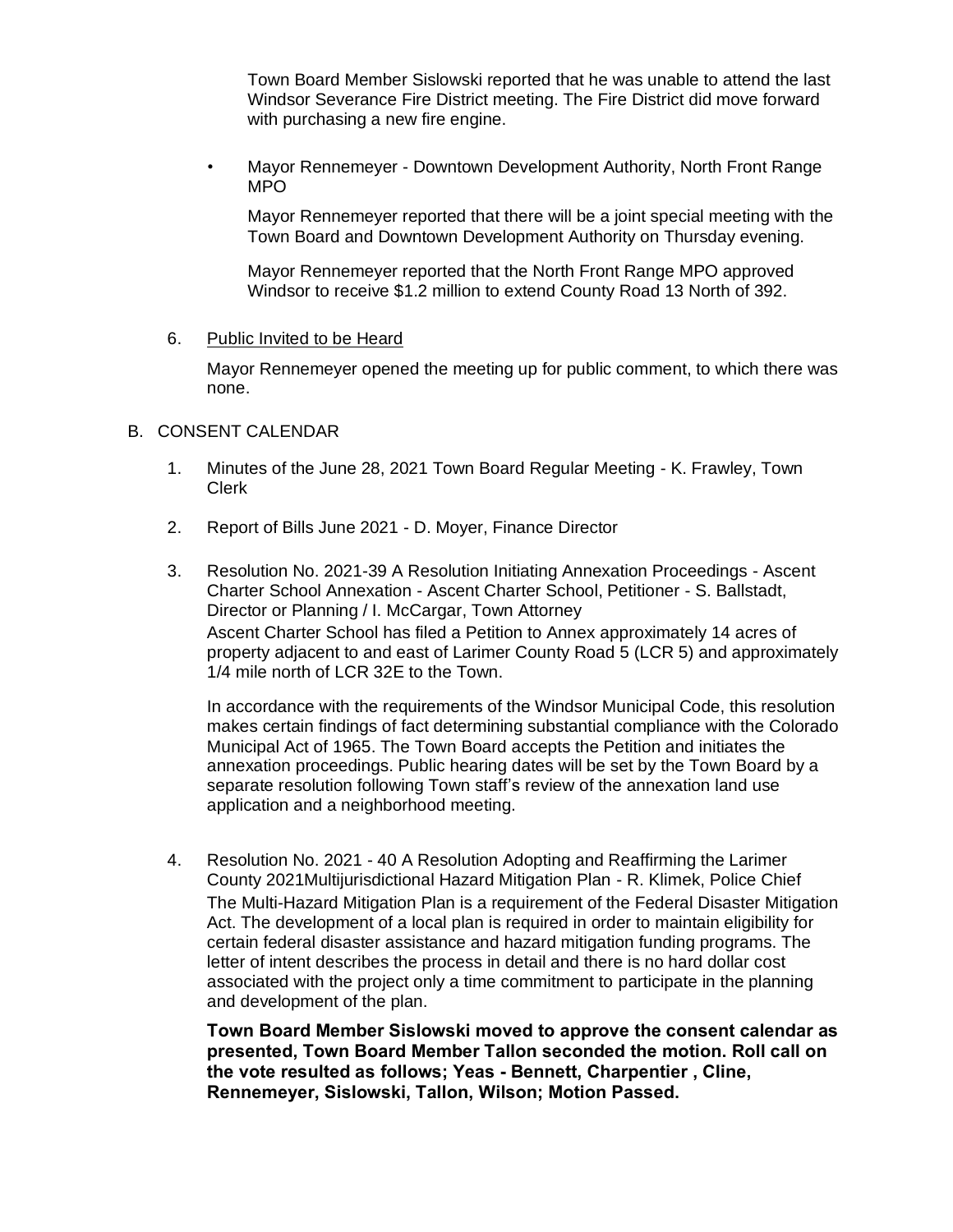## C. BOARD ACTION

1. Ordinance No. 2021-1625 An Ordinance Amending Section 10-11-10 of the Windsor Municipal Code to Allow the Consumption of Alcoholic Beverages Upon Town-Owned Sidewalks and Alleyways in Conformity With Permits Issued by the Town's Local Liquor Licensing Authority This Ordinance modifies restrictions built into Ordinance No. 2018-1575 (October

22, 2018), under which Town Board approved consumption of beer and wine in Town parks and open space. The specific restriction is found in Code Section 10- 11-10 (a), which prohibited consumption of beer and wine on or in any sidewalk or alley. This Ordinance will allow consumption of alcoholic beverages on and in Town sidewalks and alleys in accordance with permits issued by the Town's Liquor License Authority.

The Ordinance will enable liquor-licensed establishments to expand their service areas into sidewalks and alleyways controlled by the Town. The permit process will be administered by the Planning Department as an initial point of contact, with the Town Clerk's Office taking any additional steps required for liquor-licensed premises.

Per Mr. McCargar, there have been no changes to this ordinance since the first reading.

Mayor Rennemeyer opened the meeting up for public comment, to which there was none.

**Mayor Pro Tem Bennett moved to approve ordinance number 2021- 1625 on second reading, Town Board Member Sislowski seconded the motion. Roll call on the vote resulted as follows; Yeas - Bennett, Charpentier , Cline, Rennemeyer, Sislowski, Tallon, Wilson; Motion Passed.**

#### D. COMMUNICATIONS

1. Communications from Town Attorney

Per Mr. McCargar, there will be an executive session tonight and reminded the Board that when making the motion, the entire title needs to be read into the record.

2. Communications from Town Staff

Per Mr. Moyer, provided an update on the May financial report.

- a. Finance Report May 2021
- 3. Communications from Town Manager

Per Mr. Hale, Stacy Miller is being recognized by Biz West's as being a 2021 Woman of Distinction Honoree in the government, energy, and utilities category. This is because along with significant contributions to the field has demonstrated innovation and creativity, civic mindedness, and significant achievements, as well as being a role model. The official event will take place on Thursday, August 26th. The work session next Monday will be held at 5 p.m. at the Windsor High School cafeteria. Thursday there will be a special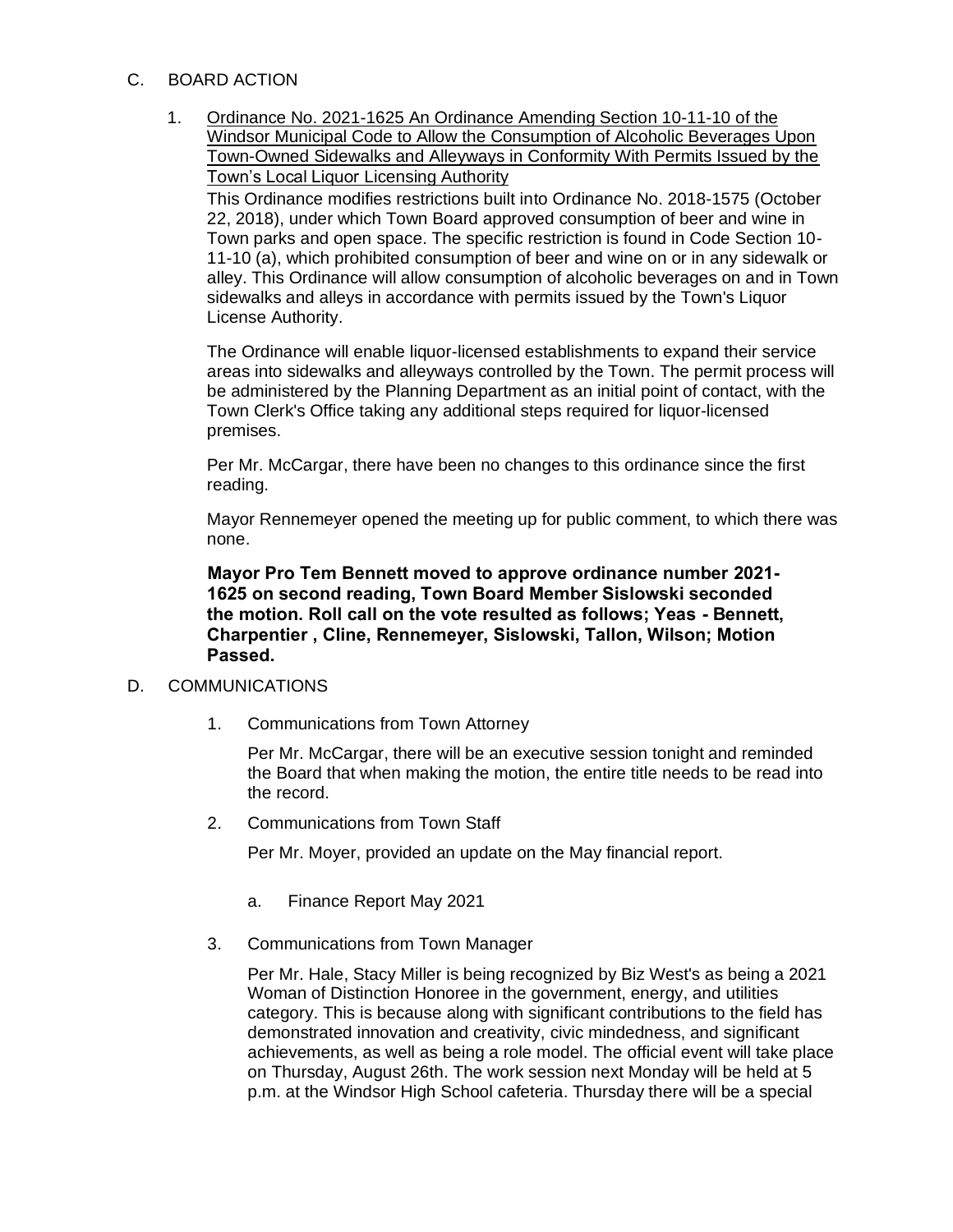meeting with the Downtown Development Authority to discuss the backlots project. For the County Road 13 project, there will be a funding deficit and the Town will approach Timnath and Larimer and Weld Counties about splitting the rest of the cost. Thanks to the Board as well as staff and the Zerby family for the support on the Brycen Zerby playground dedication.

4. Communications from Town Board

Per Mayor Pro Tem Bennett, attended a round table discussion last week with Senator Hickenlooper. He and staff met with six municipalities to determine what the communities need for housing affordability, water and infrastructure, and transportation infrastructure. He believes in the next few weeks, there will be a significant infrastructure bill passed by the Congress.

Per Mayor Rennemeyer, Pints with Paul, a meet and greet will take place at Peculiar Ales from 4:30 to 6:30 p.m. on Wednesday. Friday from 10:00 to 11:00 a.m. is the first Coffee with the Mayor at the Recreation Center. This will be held regularly on the third Friday of the month. Mayor Rennemeyer thanked the Parks and Rec staff for the great 4th of July event they put on again this year.

## E. EXECUTIVE SESSION

1. An Executive Session Pursuant to C.R.S. §24-6-402 (4)(e)(I) for the purpose of determining positions relative to matters that may be subject to negotiations; developing strategy for negotiations; and instructing negotiators with respect to certain economic development incentives. Stacy Miller, Director of Economic Development

**Mayor Pro Tem Bennett moved to enter into an Executive Session pursuant to C.R.S. 24-6-402(4)(e)(I) for the purpose of determining positions relative to matters that may be subject to negotiations; developing strategy for negotiations; and instructing negotiators with respect to certain economic development incentives., Town Board Member Wilson seconded the motion. Roll call on the vote resulted as follows; Yeas - Bennett, Charpentier , Cline, Rennemeyer, Sislowski, Tallon, Wilson; Motion Passed.**

Upon a motion duly made, the Town Board entered into an Executive Session at 7:33 p.m.

Upon a motion duly made, the Town Board returned to the Regular Meeting at 8:21 p.m.

The Executive Session was closed and the Town Board returned to the Regular Meeting.

Upon returning to the Regular Meeting, Mayor Rennemeyer advised that if any participants in the Executive Session believed the session contained any substantial discussion of any matters not included in the motion to convene the Executive Session, or believed any improper action occurred during the Session in violation of the Open Meetings Law; such concerns should now be stated. Hearing none, the Regular Meeting resumed at 8:21 p.m.